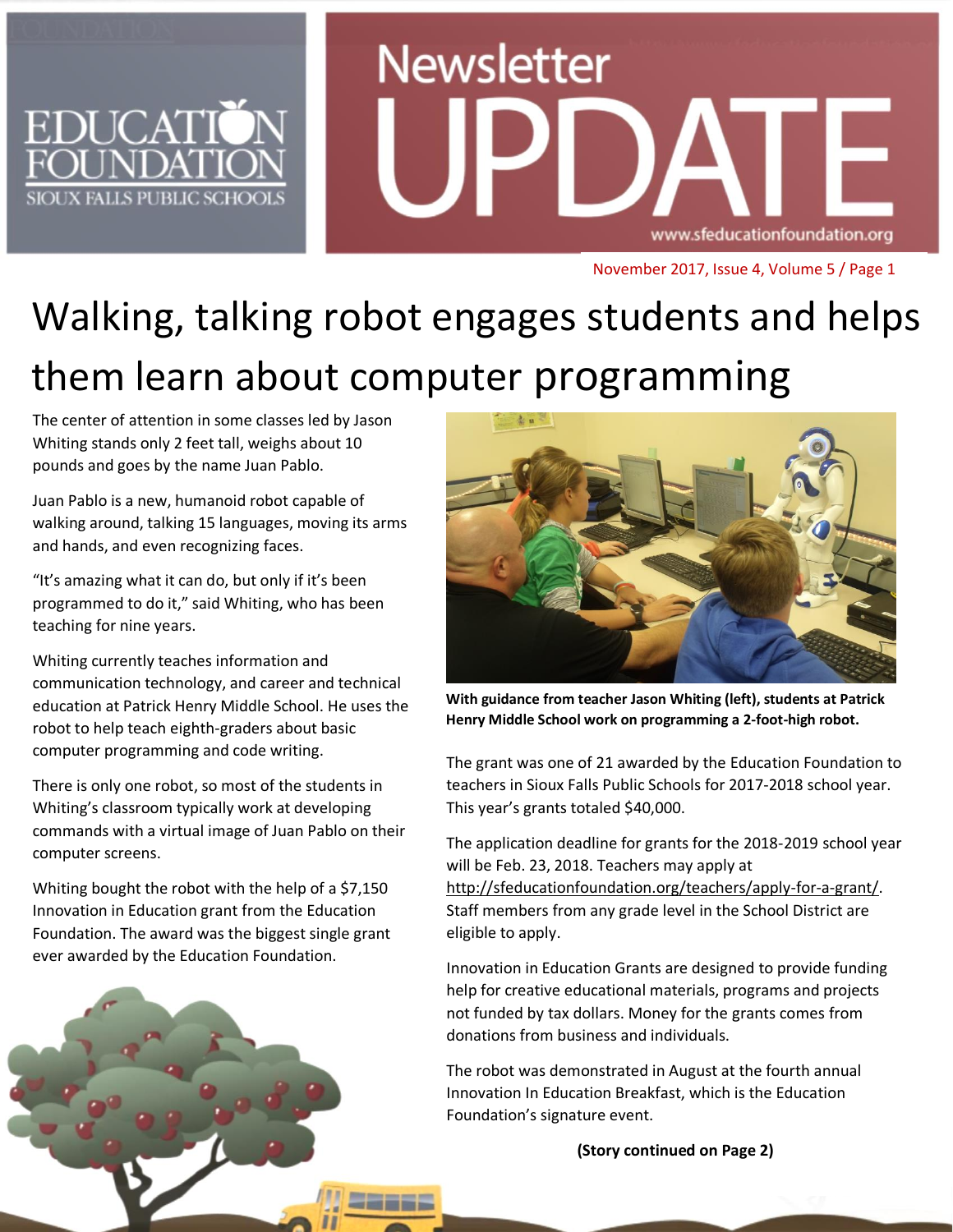

November 1017, Issue 4, Volume 5 / Page 2

# Students pick a new name for robot every year

#### **(Story continued from Page 1)**

Whiting raised \$1,000 in additional funding to help buy the Nao robot at a discounted price from SoftBank Robotics.

Whiting said he wouldn't have been able to buy the robot without the grant from the Education Foundation.

The Education Foundation's Grants Review Committee cut the \$8,150 that Whiting requested by \$1,000, which enabled the organization to fund another grant.

However, committee members appreciated Whiting's enthusiasm and commitment to the robot project, said Nancy Duncan, coordinator of the Grant Review Committee.

"I think one of the things that intrigued the committee that reviewed the grants was the integration of the technology of programming the robot and serving students who could benefit from working with the robot," Duncan said. "It just seemed like a real win-win situation."

Indeed, Whiting said the robot has been a phenomenal tool for stimulating engagement in students. "I've got students who want nothing to do with computer programming but love working with the robot," he said.

At the suggestion of his daughter, Whiting initially named the robot Fred. But students at Patrick Henry picked the name Juan Pablo in a school-wide election.

Students are expected to pick a fresh name for the robot every year, and the new name will be added to its moniker. So, technically, the full name of the robot currently is Fred Juan Pablo.

Regardless of what it might be called in the future, the robot is helping Whiting as well as students expand their understanding of how technology works.

"My students are teaching me about how to use him, which is great," Whiting said.



**Jason Whiting is a teacher at Patrick Henry Middle School in Sioux Falls.**

## More funding for grants sought

The Education Foundation funded less than 40 percent of the grants requested for the 2017-2018 school year. It wants to do more, and you can help.

Tax-deductible gifts from businesses and individuals are welcome.

The Education Foundation is a 501(c)3 nonprofit organization endorsed by the Sioux Falls School District. The organization operates entirely on donations.

More information about the Education Foundation is available on its website, [www.sfeducationfoundation.org.](http://www.sfeducationfoundation.org/) Questions about programs may be directed t[o SFEducationFoundation@gmail.com](mailto:SFEducationFoundation@gmail.com).

Questions about donation options may be directed to the Sioux Falls Area Community Foundation, phone [\(605\) 336-7055.](tel:%28605%29%20336-7055)

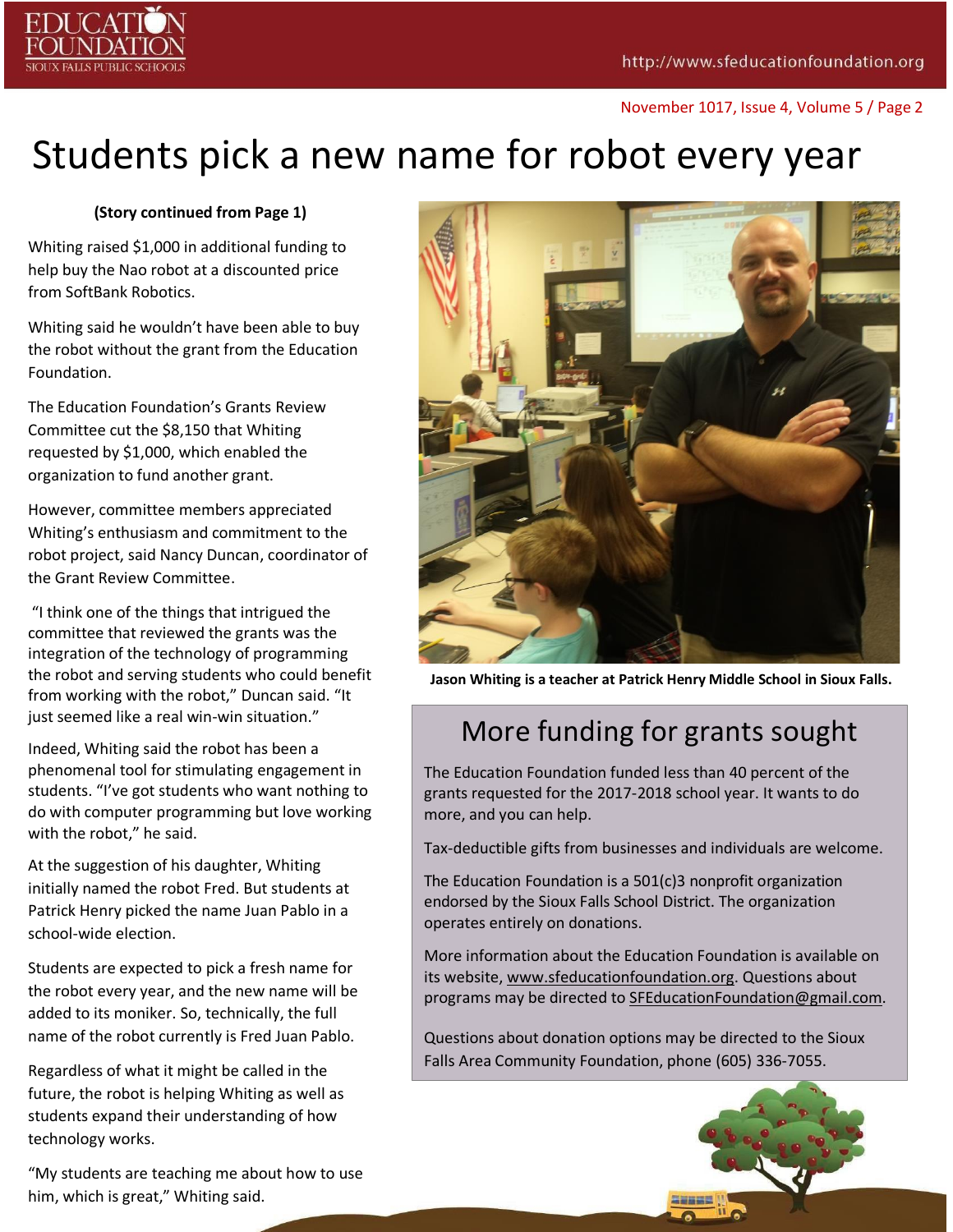

#### November 2017, Issue 4, Volume 5 / Page 3

# Mickelson joins Education Foundation Board

Cynthia Mickelson wants to help the Education Foundation raise more money for programs that help students.

"We are way under our potential, and it's not because of lack of effort," said Mickelson, the newest member of the Education Foundation Board. "We haven't been as successful as I think we could be. To get to that next level, I think we need to step it up and get some help."

Education Foundation Board members have been considering ways to strengthen the organization's fundraising capability. Among the possibilities is to add a paid development coordinator to the staff.

Mickelson can contribute to the ongoing discussion from multiple perspectives. She is a grant writer and licensed attorney, although she isn't currently practicing law. She also has insight from previously serving on the Board of the Children's Home Society.

She's also the mother of three sons – one is in college and two attend Sioux Falls Public Schools.

Mickelson grew up in Miller, S.D. but she has lived in Sioux Falls for 21 years. She is married to Mark Mickelson, a Sioux Falls businessman and state legislator. She thought she might be busy in coming months helping her husband campaign for governor. After he decided not to run, she decided to run for the School Board and won a four-way race last June.

Subsequently, Mickelson succeeded Carly Reiter as the School Board's representative on the Education Foundation Board. She was assigned the duty by School Board President Kate Parker.

Assisting local education is a good fit for her passion, Mickelson said. She has been active in her sons' education.

One challenge for the School District is to help serve children from families in need, including, for example, those with financial or language challenges, she said.



**Cynthia Mickelson is the newest member of the Education Foundation Board. She is also a member of the School Board.** 

"I feel our schools have become a go-to place for families in need," she said. "As a district, we need to make sure we can address those issues, but also make sure we're not duplicating services" offered elsewhere in the community.

The Education Foundation strives to enhance the overall quality of learning opportunities in schools by financially supporting academic projects and activities not funded by tax dollars.

The School District does not have a program designed specifically for students with dyslexia, for example, Mickelson noted. With increased funding, the Education Foundation might be able to help create such a program in the future, she said.

"I would love for us to be able to fundraise in a manner that represents the size of our community, and represents the generosity of our district," she said. "I'm just really excited. I hope I can be effective at this."